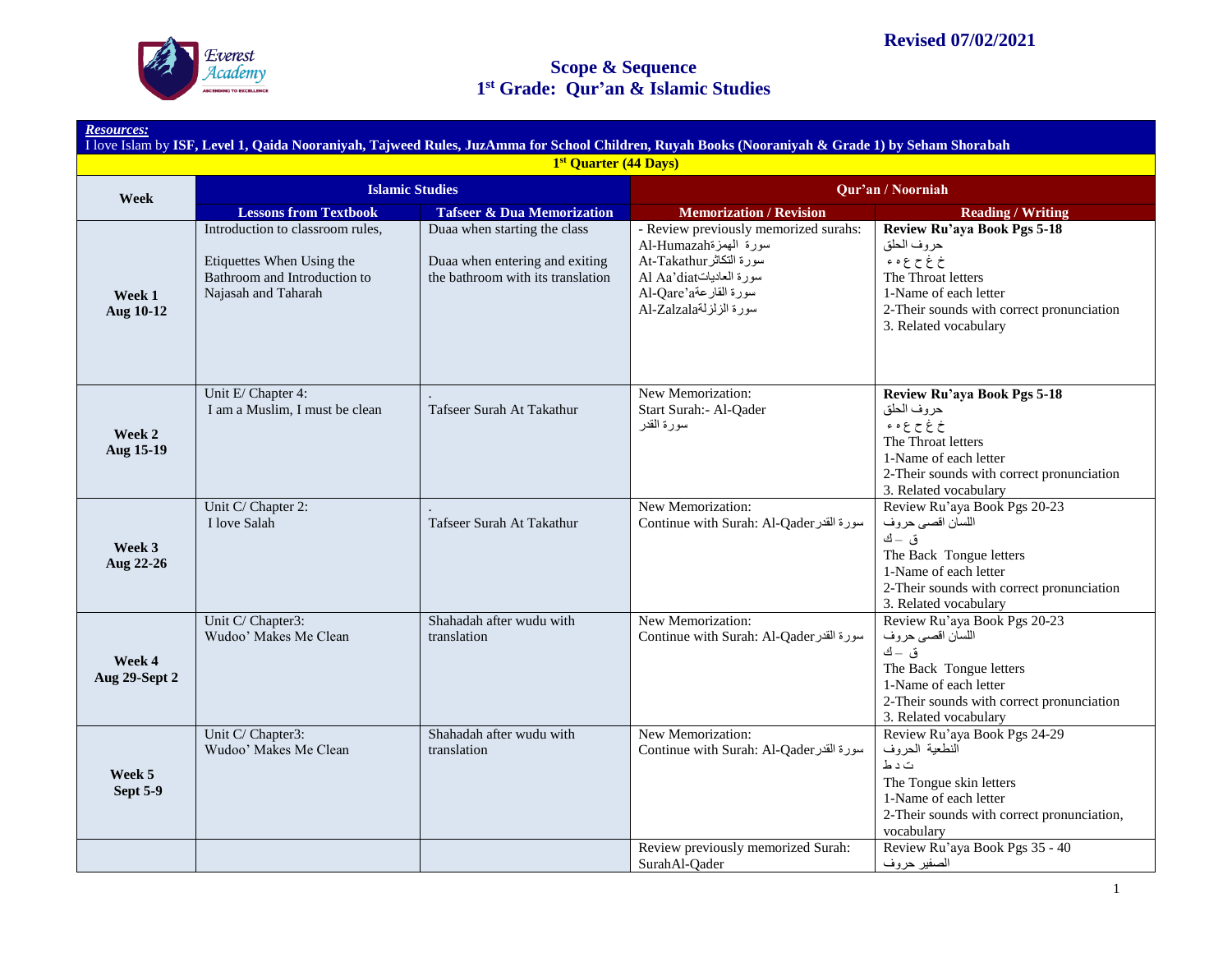

| I love Islam by ISF, Level 1, Qaida Nooraniyah, Tajweed Rules, JuzAmma for School Children, Ruyah Books (Nooraniyah & Grade 1) by Seham Shorabah<br>1st Quarter (44 Days) |                                               |                                           |                                                                                                                                           |                                                                                                                                                                                                   |  |  |
|---------------------------------------------------------------------------------------------------------------------------------------------------------------------------|-----------------------------------------------|-------------------------------------------|-------------------------------------------------------------------------------------------------------------------------------------------|---------------------------------------------------------------------------------------------------------------------------------------------------------------------------------------------------|--|--|
| Week                                                                                                                                                                      | <b>Islamic Studies</b>                        |                                           | Qur'an / Noorniah                                                                                                                         |                                                                                                                                                                                                   |  |  |
|                                                                                                                                                                           | <b>Lessons from Textbook</b>                  | <b>Tafseer &amp; Dua Memorization</b>     | <b>Memorization / Revision</b>                                                                                                            | <b>Reading / Writing</b>                                                                                                                                                                          |  |  |
| Week 6<br><b>Sept 12-16</b>                                                                                                                                               | Unit C/ Chapter 4:<br>Zaid Learns How to Pray | Tashahud and al-salawat al-<br>Ibrahimiah | سورة القدر<br>New Memorization:<br>Surah: Al-Alaq<br>سورة العلق                                                                           | ص ـ س ـ ز<br>The whistling letters<br>1-Name of each letter<br>2-Their sounds with correct pronunciation,<br>vocabulary                                                                           |  |  |
| Week 7<br>Sept 19-23                                                                                                                                                      | Unit C/ Chapter 4:<br>Zaid Learns How to Pray | Tashahud and al-salawat al-<br>Ibrahimiah | Review previously memorized Surah:<br>SurahAl-Qader<br>سور ۃ القدر<br>New Memorization:<br>Continue with<br>Surah: Al-Alaq<br>سورة العلق  | Review Ru'aya Book Pgs 44-51<br>الشفوية الحروف<br>ب ف م و<br>The Lips Letters<br>1-Name of each letter<br>2-Their sounds with correct pronunciation,<br>vocabulary                                |  |  |
| Week 8<br>Sept 26-30                                                                                                                                                      | Unit C/ Chapter 1<br>Arkan al Islam           | Duaa when entering the masjid             | Review previously memorized Surah:<br>SurahAl-Oader<br>سو ر ۃ القدر<br>New Memorization:<br>Continue with<br>Surah: Al-Alaq<br>سورة العلق | Review Ru'aya Book Pgs 53-58<br>اللثوية الحروف<br>$d - i - d$<br>The Tip Tongue with the front teeth Letters<br>1-Name of each letter<br>2-Their sounds with correct pronunciation,<br>vocabulary |  |  |
| Week 9<br><b>Oct 3-7</b>                                                                                                                                                  | Unit C/ Chapter 1<br>Arkan al Islam           |                                           | Review previously memorized Surah:<br>SurahAl-Qader<br>سورة القدر<br>New Memorization:<br>Continue with<br>Surah: Al-Alaq<br>سورة العلق   | Review Ru'aya Book Pgs 42 - 43<br>اللسان حافة حر ف<br>ض<br>The both sides Tongue letters<br>1-Name of the letter<br>2-The sound with correct pronunciation,<br>vocabulary                         |  |  |
| Week 10<br><b>Oct 10-14</b>                                                                                                                                               | Review and Assessment                         | <b>Review and Assessment</b>              | Review and Assessment                                                                                                                     | Review and Assessment Ru'aya Book Pgs 41-<br>43                                                                                                                                                   |  |  |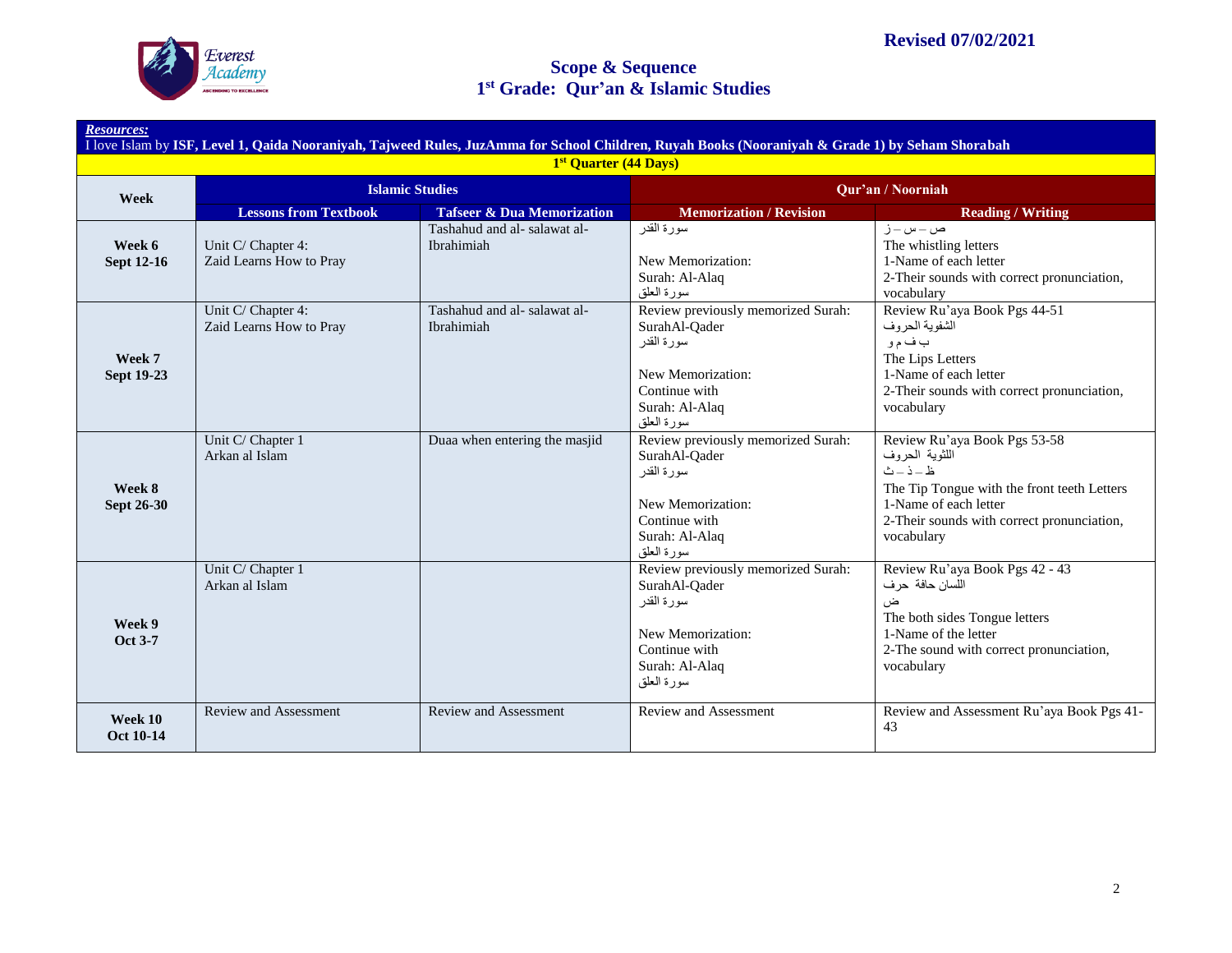

| 2nd Quarter (43 Days)         |                                                |                                                          |                                                                                                                                                |                                                                                                                                                                                                   |  |
|-------------------------------|------------------------------------------------|----------------------------------------------------------|------------------------------------------------------------------------------------------------------------------------------------------------|---------------------------------------------------------------------------------------------------------------------------------------------------------------------------------------------------|--|
|                               | <b>Islamic Studies</b>                         |                                                          |                                                                                                                                                | Qur'an / Nooraniah                                                                                                                                                                                |  |
| Week                          |                                                |                                                          | Memorization/Revision                                                                                                                          | Reading / Writing                                                                                                                                                                                 |  |
|                               | <b>Lesson/Topic</b>                            | <b>Dua/Tafseer</b>                                       |                                                                                                                                                |                                                                                                                                                                                                   |  |
| Week 1<br>Oct 18-21           | Unit A/ Chapter 1: Allah Is Our<br>Creator     | Tafseer Surah al Alaq                                    | Review previously memorized Surah:<br>SurahAl-Qader<br>سورة القدر<br>New Memorization:<br>Continue with Surah: Al-Alaq<br>سورة العلق           | Review Ru'aya Book Pgs 59 - 64<br>طرف اللسان حروف<br>ر ل ن<br>The Tip Tongue with the top mouth skin letters<br>1-Name of each letter<br>2-Their sounds with correct pronunciation,<br>vocabulary |  |
| Week 2<br>Oct 24-28           | Unit A/ Chapter 2: Searching for<br>Allah      | Duaa when looking in the mirror<br>Tafseer Surah al Alaq | Review previously memorized Surah:<br>SurahAl-Qader<br>سورة القدر<br>New Memorization:<br>Continue with<br>Surah: Al-Alaq<br>سورة العلق        | Review Ru'aya Book Pgs 65 - 68<br>Huruf Al-Jouf<br>1-Name of each letter<br>2-Their sounds with correct pronunciation,<br>vocabulary                                                              |  |
| Week 3<br><b>Nov 1-4</b>      | Unit A/ Chapter 3: God is One.                 | Duaa when looking in the mirror<br>Tafseer Surah al Alaq | Review previously memorized Surah:<br>SurahAl-Qader<br>سورة القدر<br>New Memorization:<br>Continue with<br>Surah: Al-Alaq<br>سورة العلق        | Review Ru'aya Book Pgs 69 - 71<br>Al Huroof Almurkaba<br>The connected letters<br>1-Name of each letter<br>2-Their sounds with correct pronunciation                                              |  |
| Week 4<br>Nov 7-11            | Unit A/ Chapter 4:<br>I love God. He Loves me. | Duaa when looking in the mirror<br>Tafseer Surah al Alaq | Review previously memorized Surahs:<br>سورة القدر Al-Qader<br>سورة العلقAl-Alaq<br>New Memorization:<br>Start Surah At-Teen سورة النين         | Review Ru'aya Book Part 2 Pgs 72 - 82<br>- Review beginning, middle, end of all<br>alphabets                                                                                                      |  |
| Week 5<br><b>Nov 14-18</b>    | Unit A/Chapter 5: Thank you Allah              | Duaa when waking up<br>Tafseer Surah At-Teen             | Review previously memorized Surahs:<br>Al-Qader سورة القدر<br>سورة العلقAl-Alaq<br>New Memorization:<br>Continue with Surah At-Teen سورة التين | Review Ru'aya Book Part 2 Pgs 83 - 85<br>Combined Arabic letters with fatha, kasra,<br>damma                                                                                                      |  |
| Week 6<br><b>Nov 28-Dec 2</b> | Unit A/ Chapter 6:<br>I am a believer          | Duaa when waking up<br>Tafseer Surah At-Teen             | Review previously memorized Surahs:<br>M-Qader سورة القدر<br>سورة العلقAl-Alaq                                                                 | Revoew Ru'aya Book Part 2 Pgs 86 - 104<br>Tadreebat reading and writing words with fatha,<br>kasra, damma                                                                                         |  |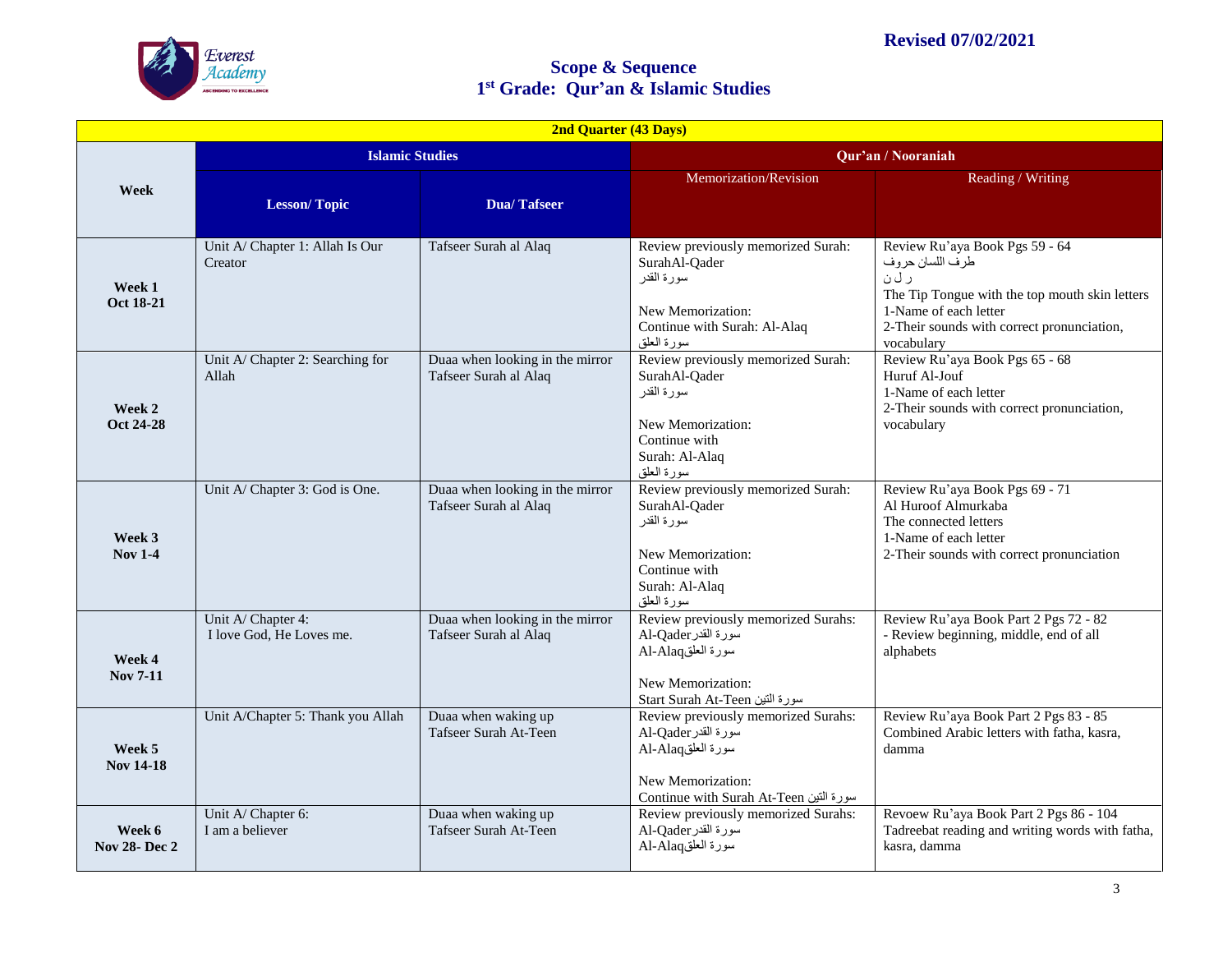

|                     | <b>2nd Quarter (43 Days)</b>                    |                                             |                                                                                                                                                |                                                                                                                                                                                                           |  |  |
|---------------------|-------------------------------------------------|---------------------------------------------|------------------------------------------------------------------------------------------------------------------------------------------------|-----------------------------------------------------------------------------------------------------------------------------------------------------------------------------------------------------------|--|--|
|                     |                                                 | <b>Islamic Studies</b>                      |                                                                                                                                                | Qur'an / Nooraniah                                                                                                                                                                                        |  |  |
| Week                | <b>Lesson/Topic</b>                             | <b>Dua/Tafseer</b>                          | Memorization/Revision                                                                                                                          | Reading / Writing                                                                                                                                                                                         |  |  |
|                     |                                                 |                                             | New Memorization:<br>سورة التين Continue with Surah At-Teen                                                                                    |                                                                                                                                                                                                           |  |  |
| Week 7<br>Dec 5-9   | Unit B/ Chapter 1: His Name was<br>Muhammad (s) | Duaa when sleeping<br>Tafseer Surah At-Teen | Review previously memorized Surahs:<br>سورة القدر Al-Qader<br>سورة العلقAl-Alaq<br>New Memorization:<br>سورة التين Continue with Surah Al-Teen | Revoew Ru'aya Book Part 2 Pgs 86 - 104<br>Tadreebat reading and writing words with fatha,<br>kasra, damma                                                                                                 |  |  |
| Week 8<br>Dec 12-16 | Unit B/ Chapter 2: Muhammad as a<br>Child       | Duaa when sleeping<br>Tafseer Surah At-Teen | Review previously memorized Surahs:<br>سورة القدر Al-Qader<br>سورة العلقAl-Alaq<br>New Memorization:<br>سورة التين Continue with Surah Al-Teen | Review Ru'aya Book Pgs 105 - 113<br>Double short vowels - Tanween (Fathatyn,<br>Kasratyn and Dhamatyn)<br>- Identify by names, sounds and format<br>- Reading words with Tanween<br>كُتُبًا كُتُبِ كُتُبً |  |  |

| 3 <sup>rd</sup> Quarter (43 Days) |                                                    |                                                         |                                                                                                                                                           |                                                                                                                                                                                                                                     |  |
|-----------------------------------|----------------------------------------------------|---------------------------------------------------------|-----------------------------------------------------------------------------------------------------------------------------------------------------------|-------------------------------------------------------------------------------------------------------------------------------------------------------------------------------------------------------------------------------------|--|
| Week                              | <b>Islamic Studies</b>                             |                                                         | <b>Our'an / Nooraniah</b>                                                                                                                                 |                                                                                                                                                                                                                                     |  |
|                                   | <b>Lesson/Topic</b>                                | Dua/Tafseer                                             | <b>Memorization Revission</b>                                                                                                                             | <b>Reading / Writing</b>                                                                                                                                                                                                            |  |
| Week 1<br>Jan $3-6$               | Unit $B/$ Chapter 3: Muhammad $(s)$<br>Worked Hard | Duaa when entering the house<br>Tafseer Surah al Bayena | Review previously memorized Surahs:<br>سورة القدر Al-Qader<br>سورة العلقAl-Alaq<br>سورة التين Al-Teen<br>New Memorization:<br>Surah Al-Bayena سورة البينة | Ru'aya Book Pgs 127 - 132<br>Lengthening letters "Al-Mududus-Saghirah"<br><b>Small Elongation</b><br>- Al-Hurufus-Saghirah- Alif, Waw, and Yaa<br>Saghirah<br>- Reading words with Al-Mududus-Saghirah -<br>or Al-Hurufus-Saghirah) |  |
| Week 2<br><b>Jan 9-13</b>         | Unit B/ Chapter 4: The Prophet's<br>Family         | Duaa when entering the house<br>Tafseer Surah al Bayena | Review previously memorized Surahs:<br>سورة القدر Al-Qader<br>سورة العلقAl-Alaq<br>سورة التين Al-Teen                                                     | إِلَىٰ , لَهُ , بِهِٓ<br>Ru'aya Book Pgs 127 - 132<br>Lengthening letters "Al-Mududus-Saghirah"<br><b>Small Elongation</b><br>- Al-Hurufus-Saghirah- Alif, Waw, and Yaa<br>Saghirah                                                 |  |
|                                   |                                                    |                                                         | New Memorization:<br>Surah Al-Bayena                                                                                                                      | - Reading words with Al-Mududus-Saghirah -<br>or Al-Hurufus-Saghirah)                                                                                                                                                               |  |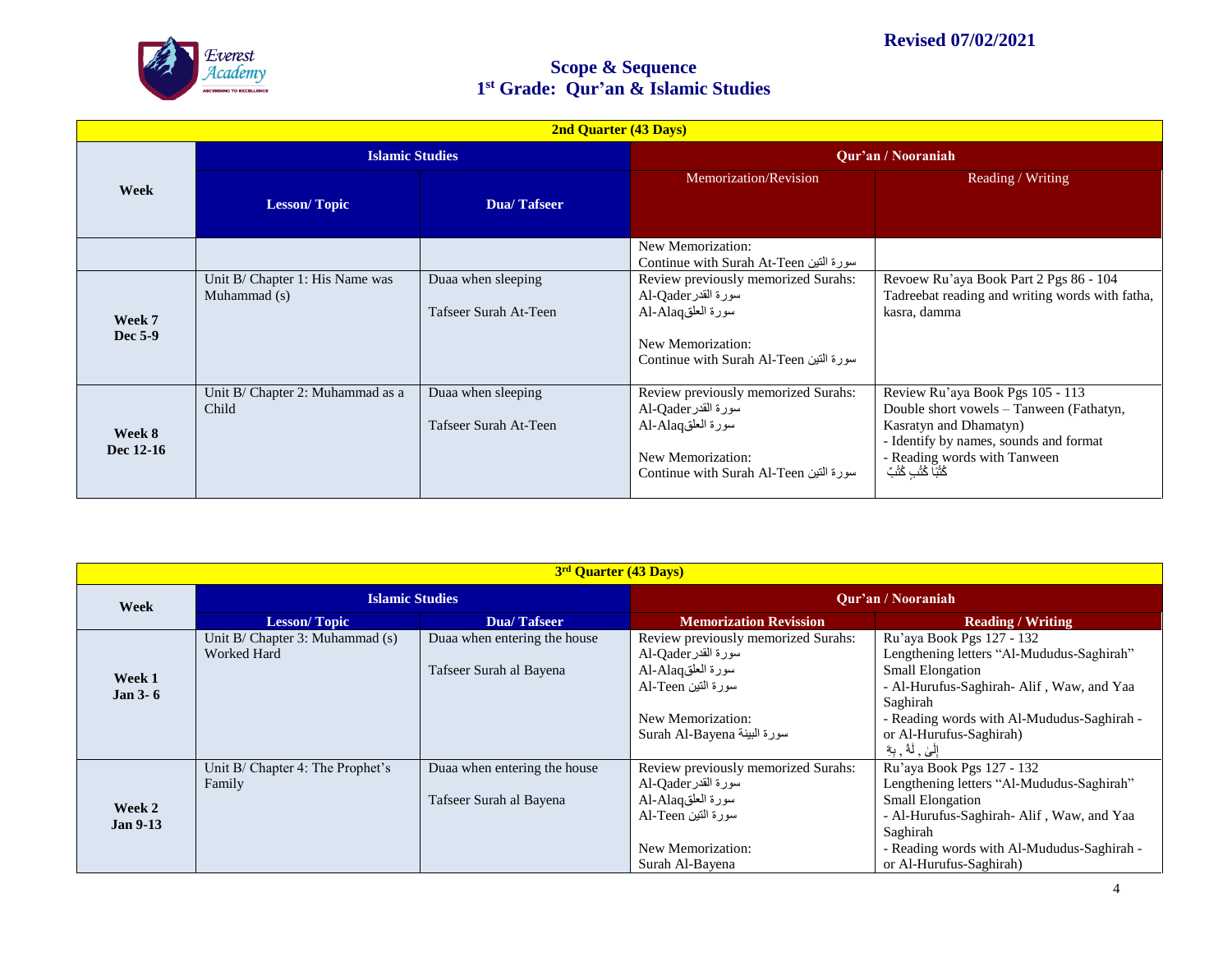

| 3rd Quarter (43 Days)         |                                                                  |                                                             |                                                                                                                                                                               |                                                                                                                                                                                                                                                                                                                             |  |
|-------------------------------|------------------------------------------------------------------|-------------------------------------------------------------|-------------------------------------------------------------------------------------------------------------------------------------------------------------------------------|-----------------------------------------------------------------------------------------------------------------------------------------------------------------------------------------------------------------------------------------------------------------------------------------------------------------------------|--|
| Week                          | <b>Islamic Studies</b>                                           |                                                             | Qur'an / Nooraniah                                                                                                                                                            |                                                                                                                                                                                                                                                                                                                             |  |
|                               | <b>Lesson/Topic</b>                                              | <b>Dua/Tafseer</b>                                          | <b>Memorization Revission</b>                                                                                                                                                 | <b>Reading / Writing</b>                                                                                                                                                                                                                                                                                                    |  |
|                               |                                                                  |                                                             | سورة البينة                                                                                                                                                                   | إِلَىٰ ٫ لَهُ ٫ بِهِ                                                                                                                                                                                                                                                                                                        |  |
| Week 3<br>$Jan17-20$          | Unit B /Chapter 5: Muhammad (s)<br>Becomes a Prophet             | Ramadan- Virtue, Etiquette, Duas<br>Tafseer Surah al Bayena | Review previously memorized Surahs:<br>سورة القدر Al-Qader<br>سورة العلقAl-Alaq<br>سورة التين Al-Teen<br>New Memorization:<br>Continue with<br>Surah Al-Bayena<br>سورة البينة | Ru'aya Book Pgs 135 - 139<br>Natural Elongation (Al-Madut-Tabi'ee) Alif<br>Sookoon, Waw Sookoon and Yaa Sookoon)<br>-identify by names, sounds and format<br>- Reading words with (Al-Madut-Tabi'ee)<br>قُلُوبٌ جيدِهَا<br>إذًا                                                                                             |  |
| Week 4<br>Jan 23-27           | Unit B/ Chapter 6: Sahabah, Friends<br>of the Prophet            | Duaa when leaving the house<br>Tafseer Surah al Bayena      | Review previously memorized Surahs:<br>سورة القدر Al-Qader<br>سورة العلقAl-Alaq<br>سورة التين Al-Teen<br>New Memorization:<br>Continue with<br>Surah Al-Bayena<br>سورة البينة | Ru'aya Book Pgs 140 - 151<br>Natural Elongation (Al-Madut-Tabi'ee) Alif<br>Sookoon, Waw Sookoon and Yaa Sookoon)<br>-identify by names, sounds and format<br>- Reading words with (Al-Madut-Tabi'ee)<br>قُلُوبٌ جيدِهَا<br>إذًا                                                                                             |  |
| Week 5<br><b>Jan 30-Feb 3</b> | Seerah Review & Assessment<br><b>World Hijab Day Celebration</b> | Duaa before eating<br>Tafseer Surah al Bayena               | Review previously memorized Surahs:<br>سورة القدر Al-Qader<br>سورة العلقAl-Alaq<br>سورة التين Al-Teen<br>New Memorization:<br>Continue with<br>Surah Al-Bayena<br>سورة البينة | Ru'aya Book Pgs 152 - 159<br>- Soft Elongation Madul-Leen Waw and Yaa<br>Sookoon come after a letter with Fatha)<br>-Identify by names, sounds and format<br>- Reading words with Madul-Leen<br>ڨُرَيَش<br>خَرَفٍ                                                                                                           |  |
| Week 6<br>Feb 6-10            | Unit D/ Chapter 1: My Muslim<br>brothers and sisters.            | Duaa after eating<br>Tafseer Surah al Bayena                | Review previously memorized Surahs:<br>سورة القدر Al-Qader<br>سورة العلقAl-Alaq<br>سورة التين Al-Teen<br>New Memorization:<br>Continue with<br>Surah Al-Bayena<br>سورة البينة | Ru'aya Book<br>- Connected and Separated Elongation (Al-<br>Madul-Wajibul- Mutasseel and Al-Munfasil -<br>Alif or Waw or Yaa -Sookoon comes after<br>Hamzah)<br>- - Identify by names, sounds and format<br>- Reading words with (Al-Madul-Wajibul-<br>Mutasseel and Al-Munfasil<br>سَوَأَمٌ    جَأَءَ     أَلَأَ إِنَّهُمْ |  |
| Week 7<br>Feb 13--17          | Unit D/ Chapter 2: Assalamu<br>Alaykum                           | Duaa when wearing clothes<br>Tafseer Surah al Bayena        | Review previously memorized Surahs:<br>سورة القدر Al-Qader<br>سورة العلقAl-Alaq<br>سورة التين Al-Teen                                                                         | Ru'aya Book Pages 160 - 167: Huroof with<br>Sukoon.<br>Read each letter and words with correct<br>articulation, and write with correct formation &<br>directionality                                                                                                                                                        |  |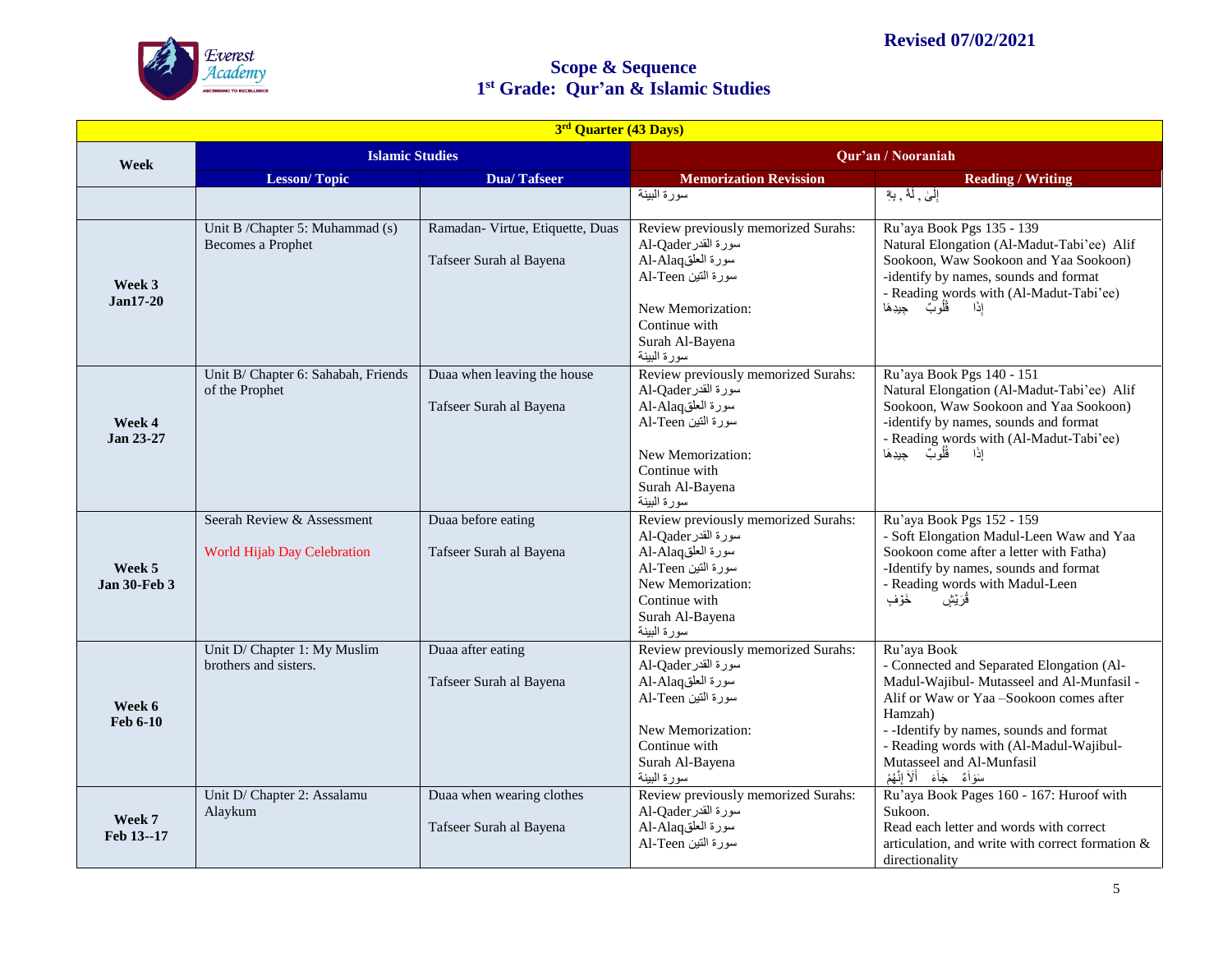

| 3rd Quarter (43 Days)  |                                                                                                       |                                                      |                                                                                                                                                                               |                                                                                                                                                                   |  |
|------------------------|-------------------------------------------------------------------------------------------------------|------------------------------------------------------|-------------------------------------------------------------------------------------------------------------------------------------------------------------------------------|-------------------------------------------------------------------------------------------------------------------------------------------------------------------|--|
| Week                   | <b>Islamic Studies</b>                                                                                |                                                      | Qur'an / Nooraniah                                                                                                                                                            |                                                                                                                                                                   |  |
|                        | <b>Lesson/Topic</b>                                                                                   | <b>Dua/Tafseer</b>                                   | <b>Memorization Revission</b>                                                                                                                                                 | <b>Reading / Writing</b>                                                                                                                                          |  |
|                        |                                                                                                       |                                                      | New Memorization:<br>Continue with<br>Surah Al-Bayena<br>سورة البينة                                                                                                          |                                                                                                                                                                   |  |
| Week 8                 | Unit D/ Chapter 4: Beautiful<br>Makkah, The Holiest City.                                             | Duaa when wearing clothes<br>Tafseer Surah al Bayena | Review previously memorized Surahs:<br>سورة القدر Al-Qader<br>سورة العلقAl-Alaq<br>سورة التين Al-Teen<br>New Memorization:                                                    | Ru'aya Book Pages 168-172. Qalqala, Read<br>and write words with correct articulation and<br>write with correct formation & directionality                        |  |
| Feb 21-24              |                                                                                                       |                                                      | Continue with<br>Surah Al-Bayena<br>سورة البينة                                                                                                                               |                                                                                                                                                                   |  |
| Week 9<br>Feb 27-Mar 3 | Unit D/ Chapter 5: Madinah, The<br>City of Light<br>Unit D/ Chapter 6: Al-Quds, The<br>holy Jerusalem | Duaa when riding the car<br>Tafseer Surah al Bayena  | Review previously memorized Surahs:<br>سورة القدر Al-Qader<br>سورة العلقAl-Alaq<br>سورة التين Al-Teen<br>New Memorization:<br>Continue with<br>Surah Al-Bayena<br>سورة البينة | Ru'aya Book<br>Pages $173 - 176$ . Rules of Idhar<br>Read each letter and words with correct<br>articulation and write with correct formation &<br>directionality |  |

| <b>4th Quarter (46 Days)</b> |                                                                           |                                                   |                                                                                                                                                                                    |                                                                                                                                                                      |  |  |
|------------------------------|---------------------------------------------------------------------------|---------------------------------------------------|------------------------------------------------------------------------------------------------------------------------------------------------------------------------------------|----------------------------------------------------------------------------------------------------------------------------------------------------------------------|--|--|
| Week                         | <b>Islamic Studies</b>                                                    |                                                   | <b>Our'an / Nooraniah</b>                                                                                                                                                          |                                                                                                                                                                      |  |  |
|                              | <b>Lesson/Topic</b>                                                       | <b>Dua/Tafseer</b>                                | <b>Memorization Revission</b>                                                                                                                                                      | <b>Reading / Writing</b>                                                                                                                                             |  |  |
| Week 1<br><b>Mar 20-24</b>   | Unit C/ Chapter 5: I love Ramadan<br>Review of the 3 holy cities in Islam | Duaa when riding the car<br>Tafseer Surah Al Qadr | Review previously memorized Surahs:<br>سورة القدر Al-Qader<br>سورة العلقAl-Alaq<br>سورة التين Al-Teen<br>سورة البينةAl-Bayena<br>New Memorization:<br>Surah Al-Sharh<br>سورة الشرح | Ru'aya Book<br>Pages 177 – 182: Noon Sakina and Hamza<br>Alwasal.<br>Read each letter with correct articulation and<br>write with correct formation & directionality |  |  |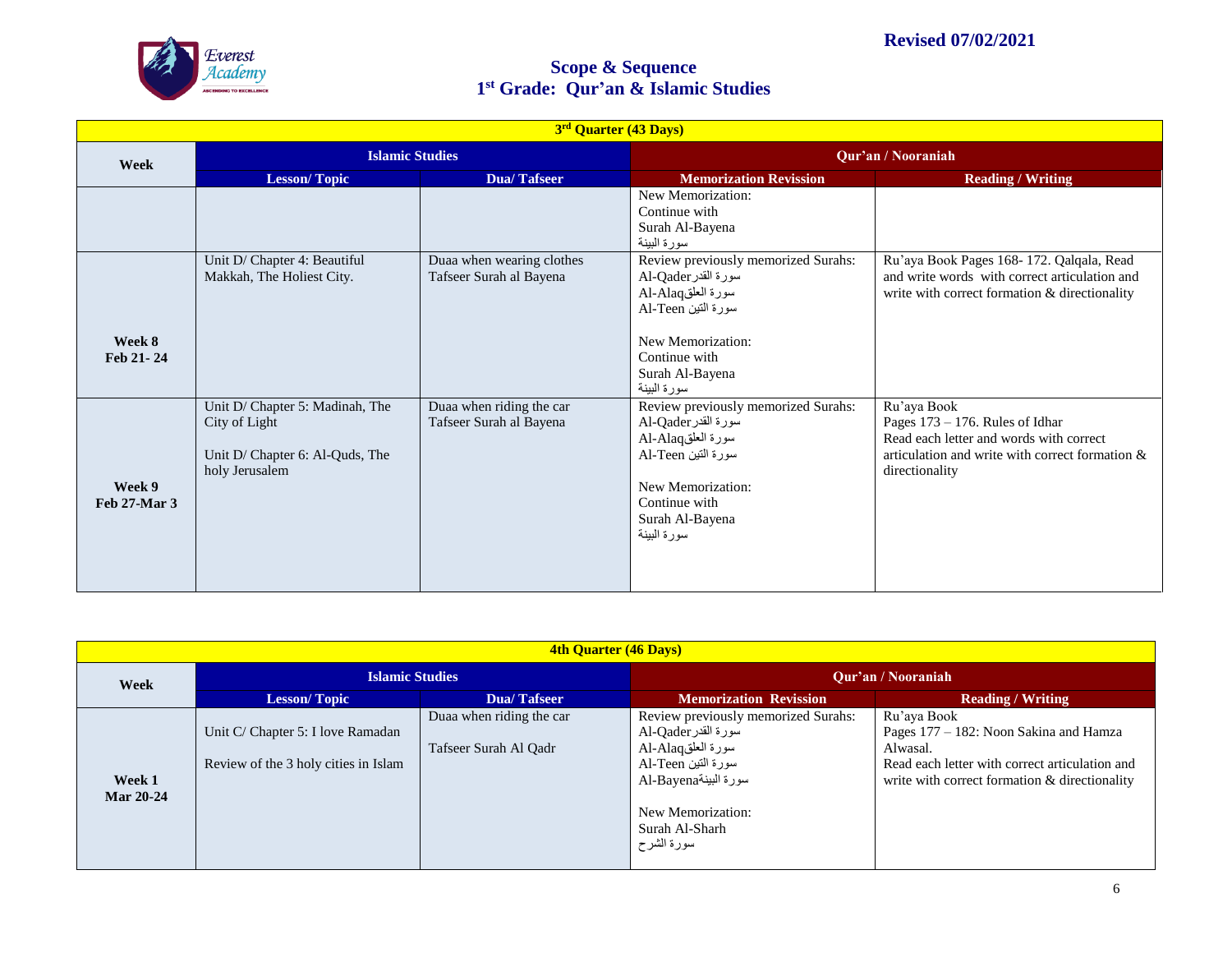

| 4th Quarter (46 Days) |                                            |                                           |                                                                                                                                                                                                     |                                                                                                                                                                                |  |
|-----------------------|--------------------------------------------|-------------------------------------------|-----------------------------------------------------------------------------------------------------------------------------------------------------------------------------------------------------|--------------------------------------------------------------------------------------------------------------------------------------------------------------------------------|--|
| Week                  | <b>Islamic Studies</b>                     |                                           | Qur'an / Nooraniah                                                                                                                                                                                  |                                                                                                                                                                                |  |
|                       | <b>Lesson/Topic</b>                        | <b>Dua/Tafseer</b>                        | <b>Memorization Revission</b>                                                                                                                                                                       | <b>Reading / Writing</b>                                                                                                                                                       |  |
| Week 2<br>Mar 27-31   | Unit C/ Chapter 5: I love Ramadan          | Duaa for parents<br>Tafseer Surah Al Qadr | Review previously memorized Surahs:<br>سورة القدر Al-Qader<br>سورة العلقAl-Alaq<br>سورة التين Al-Teen<br>سورة البينةAl-Bayena<br>New Memorization:<br>Continue with<br>Surah Al-Sharh<br>سورة الشرح | Ru'aya Book<br>Pages 183 - 192: Shadda, Extra Practice.<br>Read each letter with correct articulation and<br>write with correct formation & directionality                     |  |
| Week 3<br>Apr3-7      | Unit E/ Chapter 1: Allah loves<br>kindness | Tafseer surat at Teen                     | Review previously memorized Surahs:<br>سورة القدر Al-Qader<br>سورة العلقAl-Alaq<br>سورة التين Al-Teen<br>سورة البينةAl-Bayena<br>New Memorization:<br>Continue with<br>Surah Al-Sharh<br>سورة الشرح | Ru'aya Book<br>Pages 193-198: Exercises with Laam<br>Shamsiah and Qamariyah<br>Read each letter with correct articulation and<br>write with correct formation & directionality |  |
| Week 4<br>Apr 10-13   | Unit C/ Chapter 4: Eid Mubarak             | Tafseer surat at Teen                     | Review previously memorized Surahs:<br>Al-Qader سورة القدر<br>سورة العلقAl-Alaq<br>سورة التين Al-Teen<br>سورة البينةAl-Bayena<br>New Memorization:<br>Continue with<br>Surah Al-Sharh<br>سورة الشرح | Ru'aya Book<br>Pages 199 - 204: Shaddatain, Idhgam<br>Read each letter with correct articulation and<br>write with correct formation & directionality                          |  |
| Week 5<br>Apr 24-28   | Unit E/ Chapter 2:<br>Ithaar and Caring    | Tafseer surat al Alaq                     | Review previously memorized Surahs:<br>سورة القدر Al-Qader<br>سورة العلقAl-Alaq<br>سورة التين Al-Teen<br>سورة البينةAl-Bayena<br>New Memorization:<br>Continue with<br>Surah Al-Sharh<br>سورة الشرح | Ru'aya Book<br>Pages 205-206: Madd Lazim<br>Read each letter with correct articulation and<br>write with correct formation & directionality                                    |  |